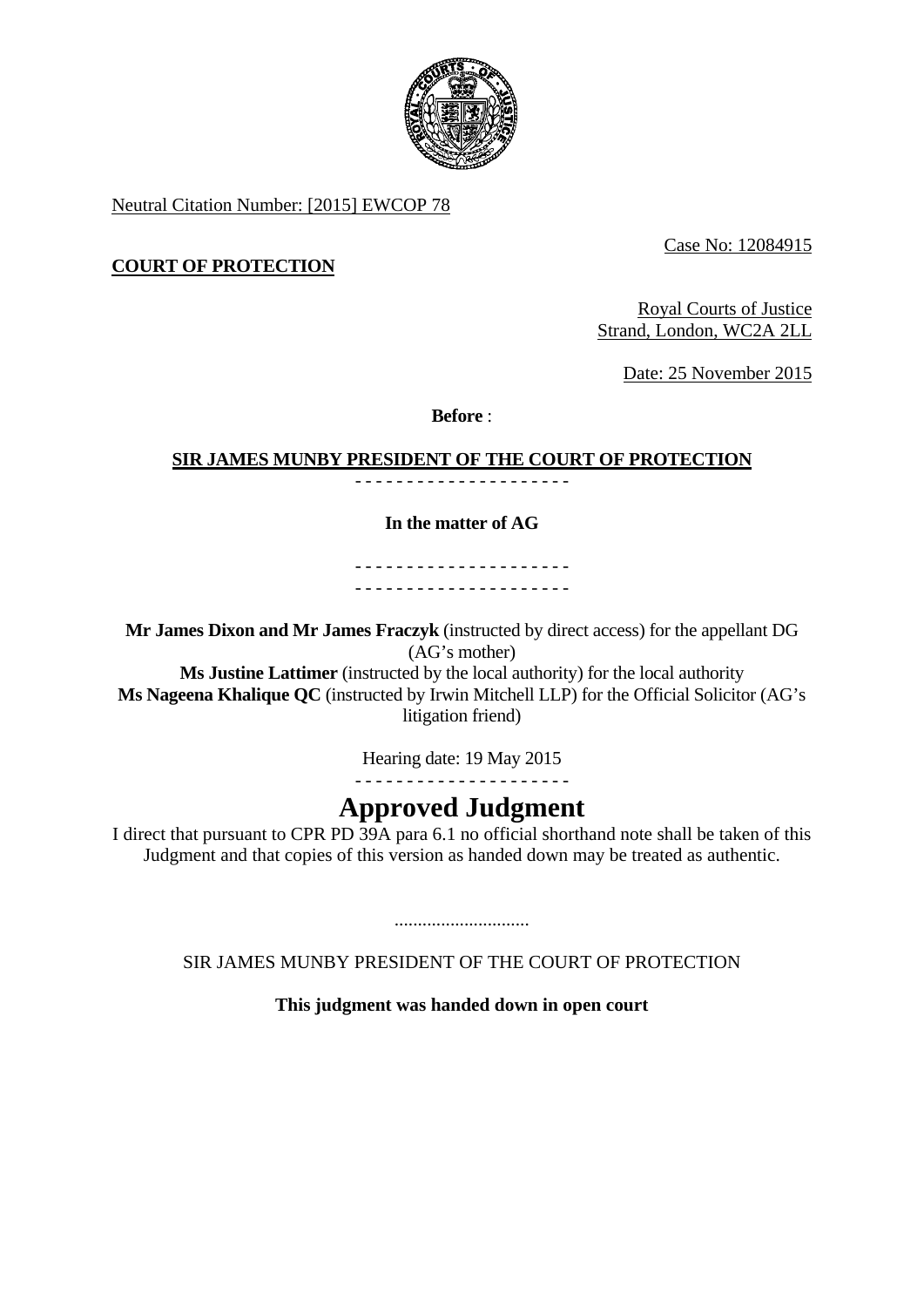## **Sir James Munby, President of the Court of Protection :**

- 1. This is an appeal from an order of His Honour Judge Rogers, sitting as a nominated judge of the Court of Protection. Judge Rogers was considering the appropriate welfare arrangements for AG, a young woman born in October 1985. His order is dated 3 September 2013.
- 2. The appeal is brought by AG's mother, DG. Her grounds of appeal are dated 22 September 2013. Her application for permission to appeal was considered on the papers by Parker J on 19 December 2014, who observed that the case was not suitable to be dealt with on paper and directed that it should be listed for hearing. At an oral hearing on 14 January 2015, having heard DG's counsel, I granted permission to appeal on all of her grounds of appeal. The appeal came on for hearing before me on 19 May 2015. DG was represented by Mr James Dixon and Mr James Fraczyk, the local authority by Ms Justine Lattimer, and the Official Solicitor, AG's litigation friend, by Ms Nageena Khalique QC. At the end of the hearing I reserved judgment. I am sorry that it has been so delayed.

## The background

- 3. AG was born, as I have said, in 1985. When she was about five years old she was diagnosed as having a moderate learning disability and autistic spectrum disorder. In 2007 she was diagnosed by a psychiatrist as suffering depression. In 2007 AG took a tenancy of a property I shall refer to as OG, though she continued for a time to live with her mother. Thereafter she continued to live either at OG or with DG. In March 2011 AG made an allegation, though without details, that DG had hit her. In June 2011 DG reported that AG had attacked her. She also reported tensions at home and difficulties in caring for AG. A safeguarding investigation ended in July 2011 with an "inconclusive" determination but with a plan for AG to leave DG's home and return to OG with a 24 hour live-in care package, for which the local authority assumed responsibility in August 2011.
- 4. During September and October 2011 there were allegations and counter-allegations that AG was being abused physically and emotionally by DG, that the care staff were providing inadequate care to AG, that DG was mismanaging AG's medication, that DG had on two occasions verbally abused a care worker and that AG had on two occasions assaulted a care worker. AG was reported as having said on more than one occasion that she did not want to visit DG. In November 2011 the care provider served notice terminating the care contract. On 16 November 2011 AG moved from OG to a placement at HH. An urgent DOLS authorisation was granted the same day, followed by a standard authorisation on 22 November 2011.

#### The proceedings

- 5. On 24 November 2011 the local authority applied to the Court of Protection.
- 6. The final hearing took place before Judge Rogers over five days in late October / early November 2012. His order dated 2 November 2012 was not appealed. His reasons were set out in a judgment which there is no need for me to refer to in any detail. It suffices for me to set out what Judge Rogers said in the later judgment he delivered on 3 September 2013 (paras 10-16):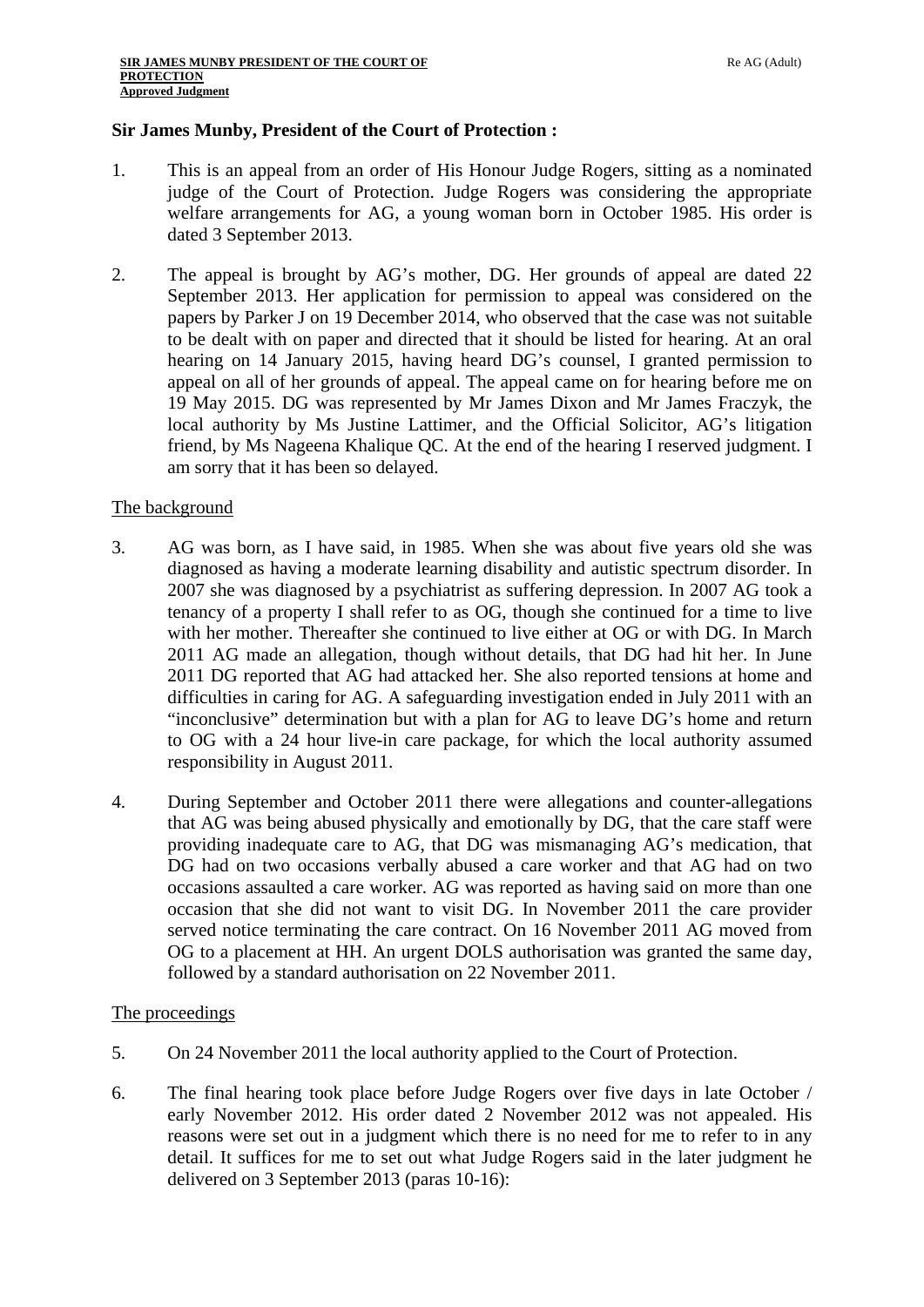"That hearing on 2nd November 2012 was very important for a number of reasons. In the first place it made a number of important declarations. It scrutinised the care plan before the court, which was very controversial. It involved the local authority and the Official Solicitor taking different views as to timescale and the mother of AG (DG) herself taking a different view again.

After that hearing I sanctioned, in broad terms, the local authority's care plan, but, to some extent accelerated the timescale that had then been placed before the court. It involved a very important change in AG's circumstances, away from residential care into semi-independent living and that of course had to be managed with great care, both in terms of preparation for her and in the choice of placement and the preparation for her move.

The matter was due to be resolved in about the middle of 2013 and the time scale has, unfortunately, slipped a little bit, hut the matter was restored before me on 27th March where further declarations were made and one of them at paragraph 4 was: "It is in AG's best interest to move to a supportive living placement in … as soon as reasonably practicable (a target for this being achieved being June 2013)."

The local authority of course was continuing in its duty to manage the case and prepare when the matter came back before me on 27th June, but the timing was important. It was about the end of the proposed timescale, as envisaged, and coincided with the collection of evidence and the decision-making internally of the local authority.

On that occasion DG did not attend before the court. She says (and I have no reason to doubt) that she sent a message saying she was ill, but she was not there or represented.

The recital that proceeds the declarations in the June order reads: "And upon the local authority and the Official Solicitor inviting the court to make a decision as to AG's future residence today in order to allow her transition into supportive accommodation to be progressed', was an important one. I was persuaded (particularly on the application of the local authority, with no active opposition from the Official Solicitor, who was keen for there to be progress although to a large extent he remained neutral as to the detail) that declaration number 3 should be made, namely: "It is in AG's best interest to reside at … and to receive care there in accordance with applicant's care plan until her transfer to supportive living accommodation as set out in paragraph 4 below. 4. It is in AG's best interest to move to a supported living placement at [DC] as soon as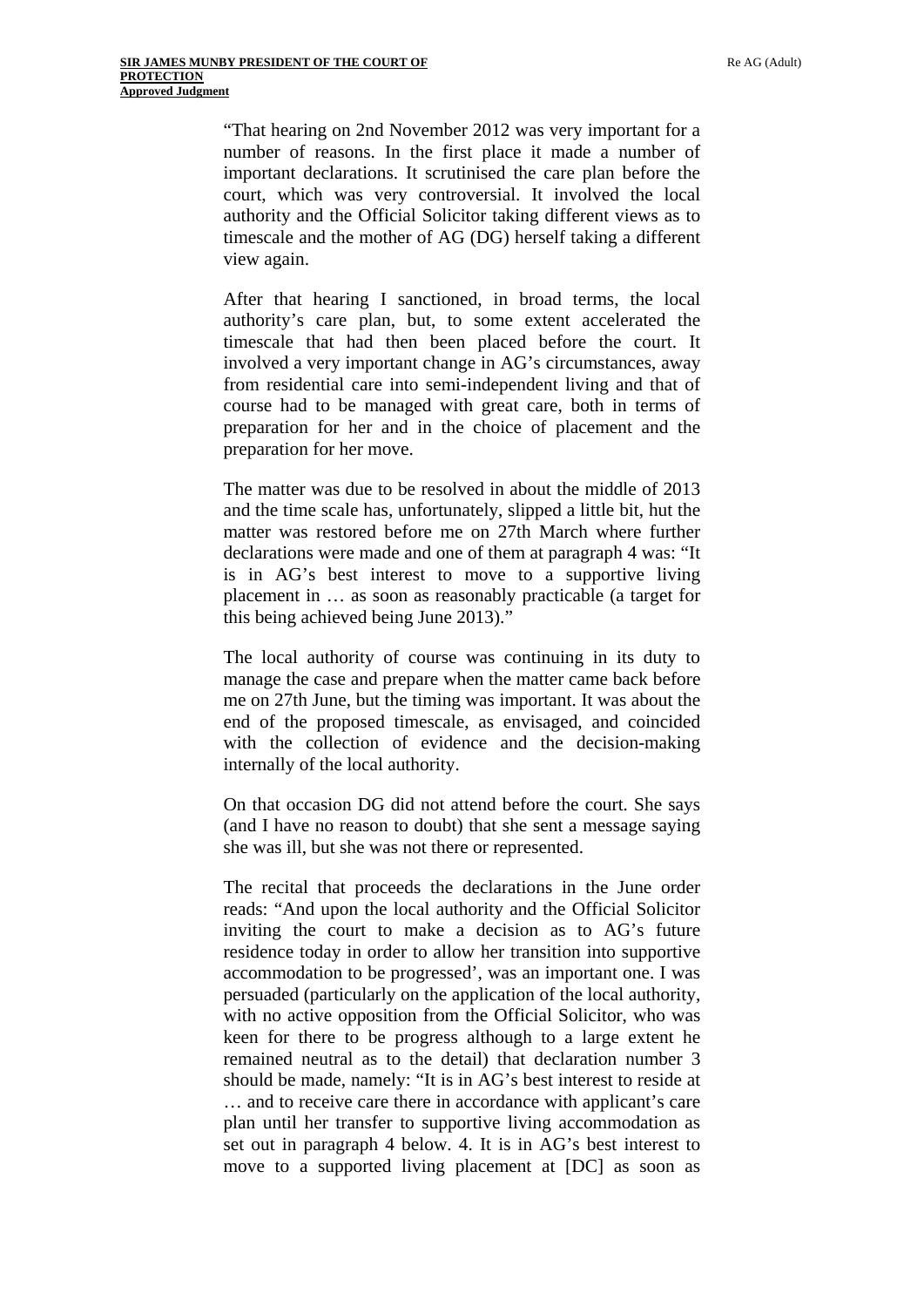reasonably practicable. A target for this being achieved being 15th July 2013 and to receive a care package in accordance with her needs as assessed by the local authority, such care package being delivered by the applicant local authority and (an agency I will call) AC.

Notwithstanding that, a further hearing, namely today, was reserved to resolve final matters, particularly in the event that DG attended and opposed any aspect and directions were given and today's hearing was planned."

- 7. By the date of the final hearing in September 2013 AG had moved to DC.
- 8. At the hearing on 3 September 2013, Judge Rogers heard evidence from AG's allocated social worker, from an independent social worker, Mr Keith McKinstrie (Mr M), and from DG. So far as material for present purposes the order of 3 September 2013 provided as follows:

"AND UPON the court noting that the decision maker in respect of AG's contact with her family is the Applicant Local Authority in consultation with amongst others, AG and her family

AND UPON the Court recording that:

(i) it is the intention of the Local Authority to progress the contact between AG and DG (subject to AG's wishes and feelings and provided it remains in her best interests) so as to gradually increase the frequency of contact and decrease the level of supervision of contact. The first stage in that progression is a planned increase in the frequency of contact from fortnightly to weekly from the week beginning 23 September 2013.

(ii) the independent social worker approves the plan of the Local Authority for the progression of contact and considers it to be in AG's best interests, and recommends that a decrease in the level of supervision of contact from 2 supervisors to 1 should also be attempted from the week beginning 23 September 2013.

(ii) the Court approves the plan of the Local Authority outlined at paragraph (i) above for the progression of contact between AG and DG with the amendment recommended by the independent social worker outlined at paragraph (ii) above.

#### IT IS DECLARED THAT

1 AG lacks capacity to litigate these proceedings and to make decisions about residence, care, contact and her finances.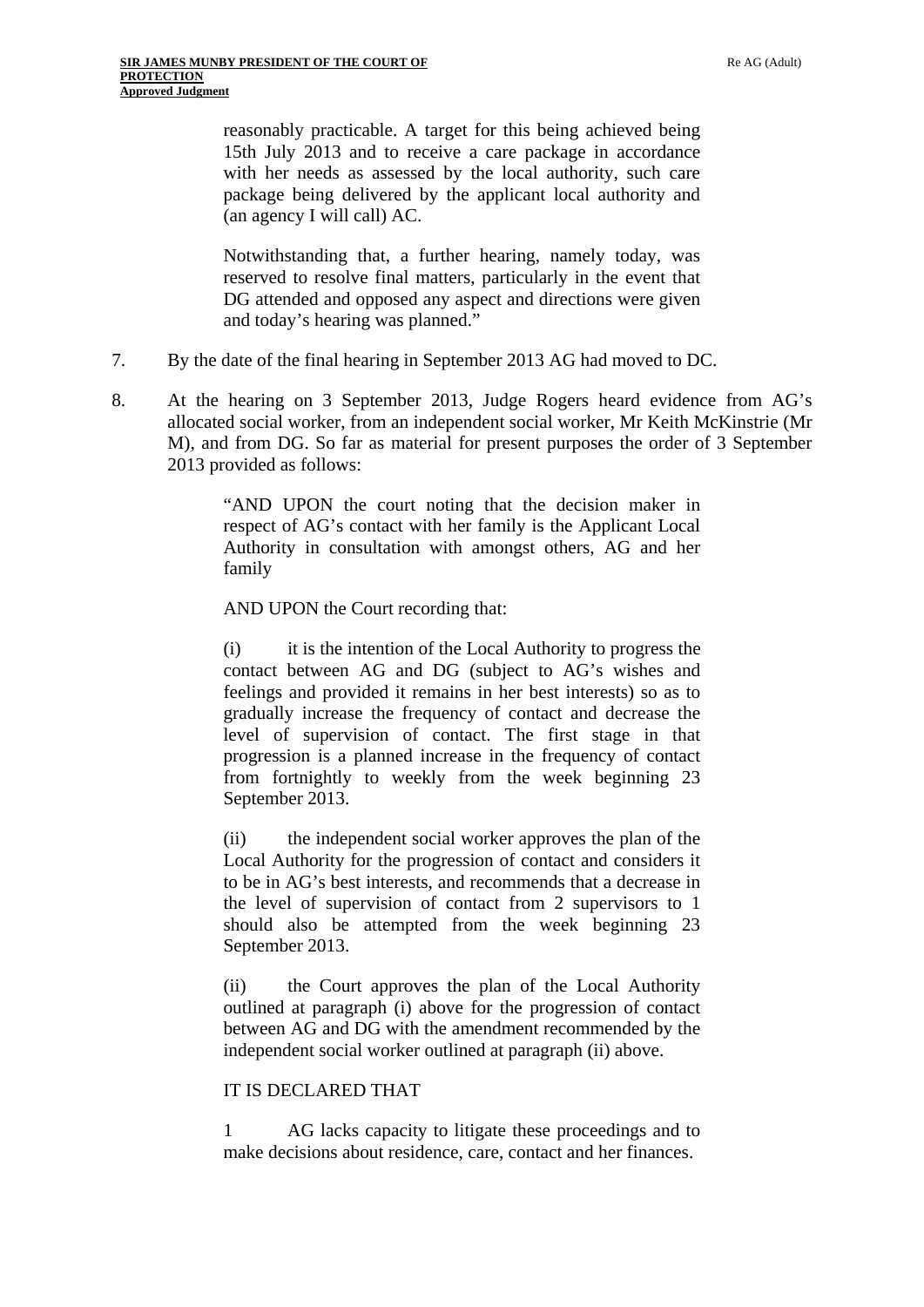2 AG lacks capacity to enter into or terminate a tenancy agreement.

3 It is in AG's best interests to reside at [DC] or such other accommodation as may be identified by the Applicant Local Authority, and to receive a care package in accordance with her needs as assessed by the Applicant Local Authority.

4 It is in AG's best interests to have contact with DG, NG and TG and other members of her extended family, in accordance with her wishes and feelings. Contact shall be in accordance with the Local Authority's contact plan, which shall be kept under regular review by the Applicant Local Authority.

# IT IS ORDERED THAT

5 For the avoidance of doubt the Applicant Local Authority has authority to enter into and sign a tenancy agreement and/or terminate a tenancy agreement on behalf of AG."

9. I shall return to consider the reasons Judge Rogers gave, as set out in his judgment of 3 September 2013, when considering the various grounds of appeal.

## The grounds of appeal

- 10. DG's grounds of appeal dated 22 September 2013 identify four grounds of appeal. It is said that Judge Rogers: (a) erred in not conducting an adequate assessment of AG's capacity; (b) failed to make findings of fact in relation to the events in 2011 that had triggered the proceedings; (c) made a decision as to where AG should live which by September 2013 was a fait accompli; and (d) acted in breach of Article 8 in directing that DG's contact with AG should be, as it is put, 'heavily' supervised. It is apparent from her counsel's very helpful skeleton arguments, one dated 7 November 2014 and the other dated 14 May 2015, that the major thrust of DG's case relates to ground (b).
- 11. I deal with the various grounds in turn.

## The grounds of appeal: (a) assessment of AG's capacity

- 12. The order Judge Rogers made on 2 November 2012 included a declaration that AG "lacks the capacity to litigate these proceedings, and to make decisions about residence, care, contact and her finances." In his judgment of 2 November 2012 (para 2) he described the evidence of Dr Peter Carpenter, a psychiatrist, and Mr Roger Luck, a psychologist, as being conclusive. He went on (para 5) to say, and in my judgment, he was entitled to conclude in the light of all the expert and other evidence he had, that capacity was not "in any real sense" in issue "either now or foreseeably in the future." That order, as I have said, was not appealed.
- 13. The complaint, based on the proposition that capacity can fluctuate and can be dynamic, is that Judge Rogers should have required an updating assessment for the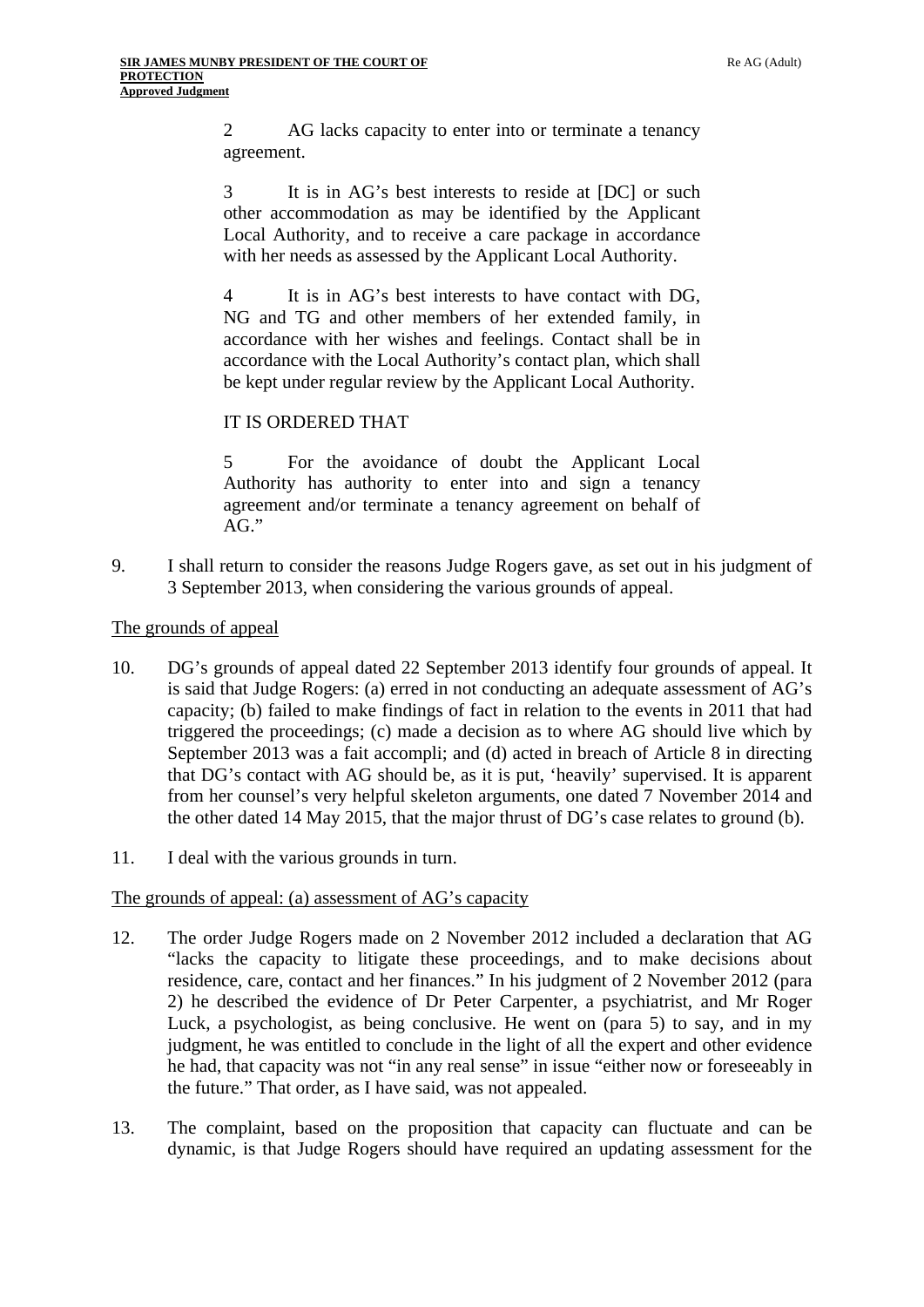hearing in September 2013. The question of capacity, after all, as counsel correctly observe, goes to the very root of the jurisdiction of the Court of Protection.

14. In his judgment of 3 September 2013, Judge Rogers dealt with the point as follows (paras 20-22):

> "This final hearing, therefore, has concentrated upon three issues. The first, capacity, I deal with summarily. I am quite satisfied that I dealt with that fully at the main hearing and that the direct declarations which were appropriate have been confirmed from time to time. I simply do not accept Mr Dixon's invitation, in effect to re-open capacity and, if appropriate, to adjourn the proceedings for further assessment. That, it seems to me, would be wrong as a matter of principle, given the findings have already been made, but, also, not warranted on the facts of this case because there is no obvious new material which draws into doubt the evidence which was clear and all one way at those earlier proceedings.

> Mr Dixon's submission is that it is desirable when a declaration in terms of capacity is made in a general sense but then a specific issue is to be decided some time later, that capacity should be revisited. As a general proposition the declaration of capacity should be as close to the relevant decision as possible; 1 agree with him in relation to that.

> But in this case I am not at all satisfied that any injustice is done in allowing those capacity declarations to remain and for the decision, in effect, to have been taken in June and/or confirmed today. Accordingly, although we have not explored the matter in detail, I am quite satisfied that capacity is already determined and should not he reopened and these declarations, therefore, from November and dealt with in my judgment reviewing the evidence will stand."

- 15. Ms Lattimer and Ms Khalique submit that DG's attempt before Judge Rogers in September 2013 to re-open the issue of AG's capacity was not merely contrary to the unchallenged opinions of Dr Carpenter and Mr Luck considered by Judge Rogers in November 2012, neither of whose reports had given any support to the proposition that AG might develop capacity, but was, moreover, unsupported by any new evidence and, as Ms Lattimer points out, opposed by AG's litigation friend, the Official Solicitor whose duty it was, and is, to protect AG's interests. As Ms Khalique correctly points out, there was no evidence to suggest that AG's capacity was fluctuating, dynamic or likely to alter in the future. They both submit that Judge Rogers was right to decide as he did in September 2013 and for the reasons he gave.
- 16. I agree. Mr Dixon accepts in terms, in both skeleton arguments, that there was "no new material" before Judge Rogers in September 2013. This is noteworthy because, as the order I had made on 14 January 2015 indicated, there had been a suggestion during that hearing that there *was* new material. It was for that reason that my order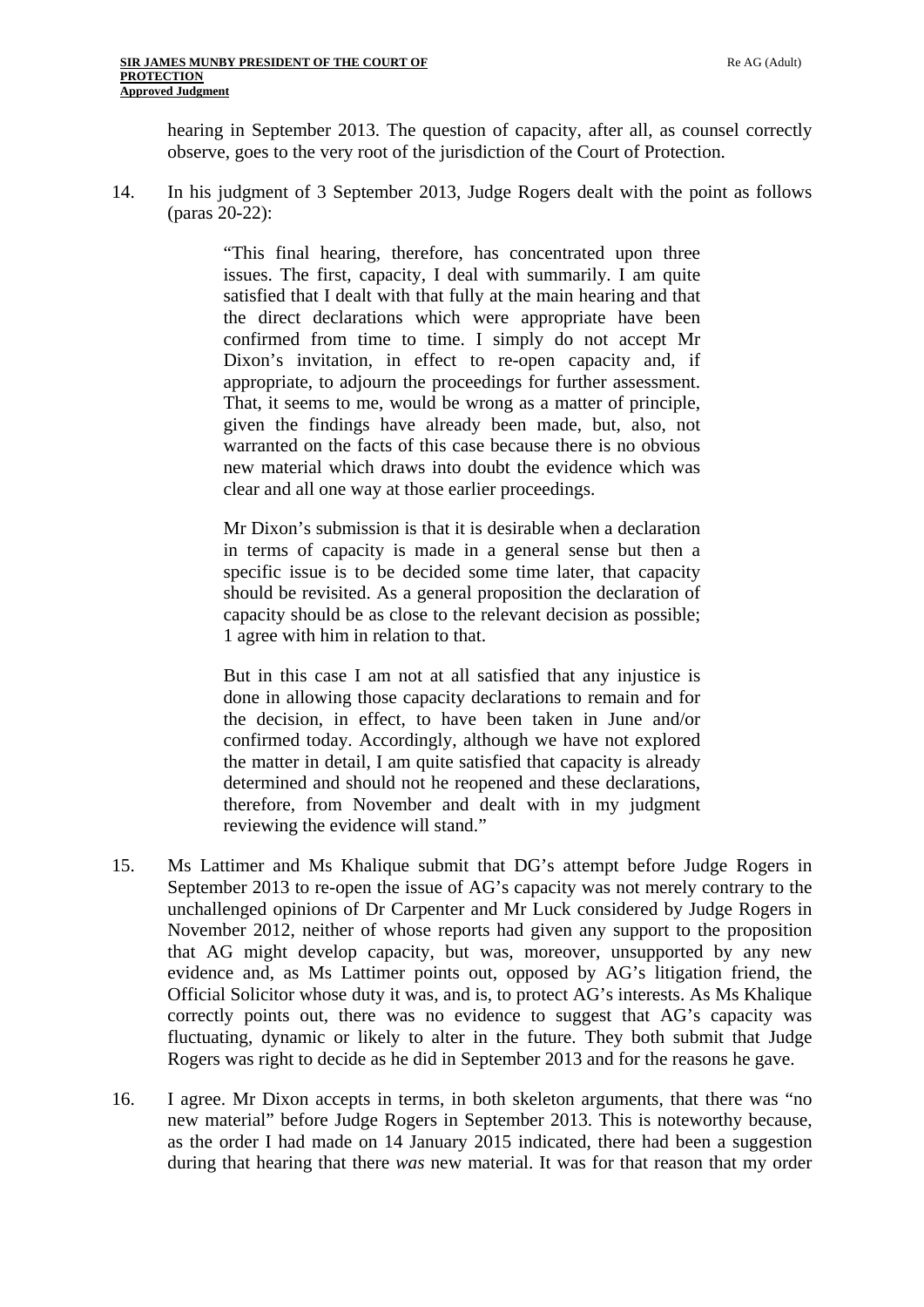required the filing of "a succinct summary of the evidential material and submissions placed orally before HHJ Rogers relating to the circumstances and matters relied upon in support of the assertion that the question of AG's capacity needed to be revisited." No such material was produced at the hearing of the appeal. On the contrary, the skeleton argument dated 14 May 2015 "accepted that there was no new material before HHJ Rogers." That, in my judgment, is really the end of the argument.

- 17. It was asserted, nonetheless, that this does not engage with what counsel say is the "key point" as to capacity being amenable to fluctuation and that there is what was described in the final skeleton argument as "an important point that the capacity assessment ought to be closer in time than here; here the gap being well over a year." Expressed in these abstract terms, the argument is, with all respect, quite unsustainable. The task of a judge sitting in the Court of Protection is to concentrate on the issues that really need to be resolved rather than addressing every conceivable legal or factual issue: see *Re MN (Adult)* [2015] EWCA Civ 411, para 104. Of course, there are cases where expert opinion or observable events will point to the need to keep the question of capacity under appropriate review. This was not such a case. There was here simply nothing, whether in the previous expert reports or in subsequently reported events, to justify, let alone require, Judge Rogers to embark upon a course which he rightly rejected.
- 18. This ground of appeal fails.

## The grounds of appeal: (b) failure to make findings of fact

19. The background to this complaint is best approached by setting out what Judge Rogers had said in his judgment of 2 November 2012 (para 14):

> "The hearing proceeded principally almost exclusively in terms of the discussion of the future position for AG. There were, of course, in the background a number of serious factual allegations which were unresolved and they have not been tried in the course of this hearing. In that passage from the Official Solicitor's statement he records that at the pre-hearing review that issue was canvassed and specifically the local authority decided not to press for a fact finding hearing, notwithstanding DG's particular desire, as she saw it, to clear her name. I supported the local authority's decision in this case and I remain convinced that it was right that we did not devote a disproportionate time and court resources to an investigation of what has gone on in the past. That is not to say it is ignored and of course to some extent it will feature in the background, but I remain firmly of the view that even if some additional factual clarity would have emerged it would not materially have affected my overall approach to the case. I urged the parties, if I may say so, particularly DG, to be realistic about where we are at the present time and to recognise that we must start from that position when we look to the future. I bear in mind, however, that those allegations have been made but are strongly denied by DG and, applying a normal approach to the forensic fact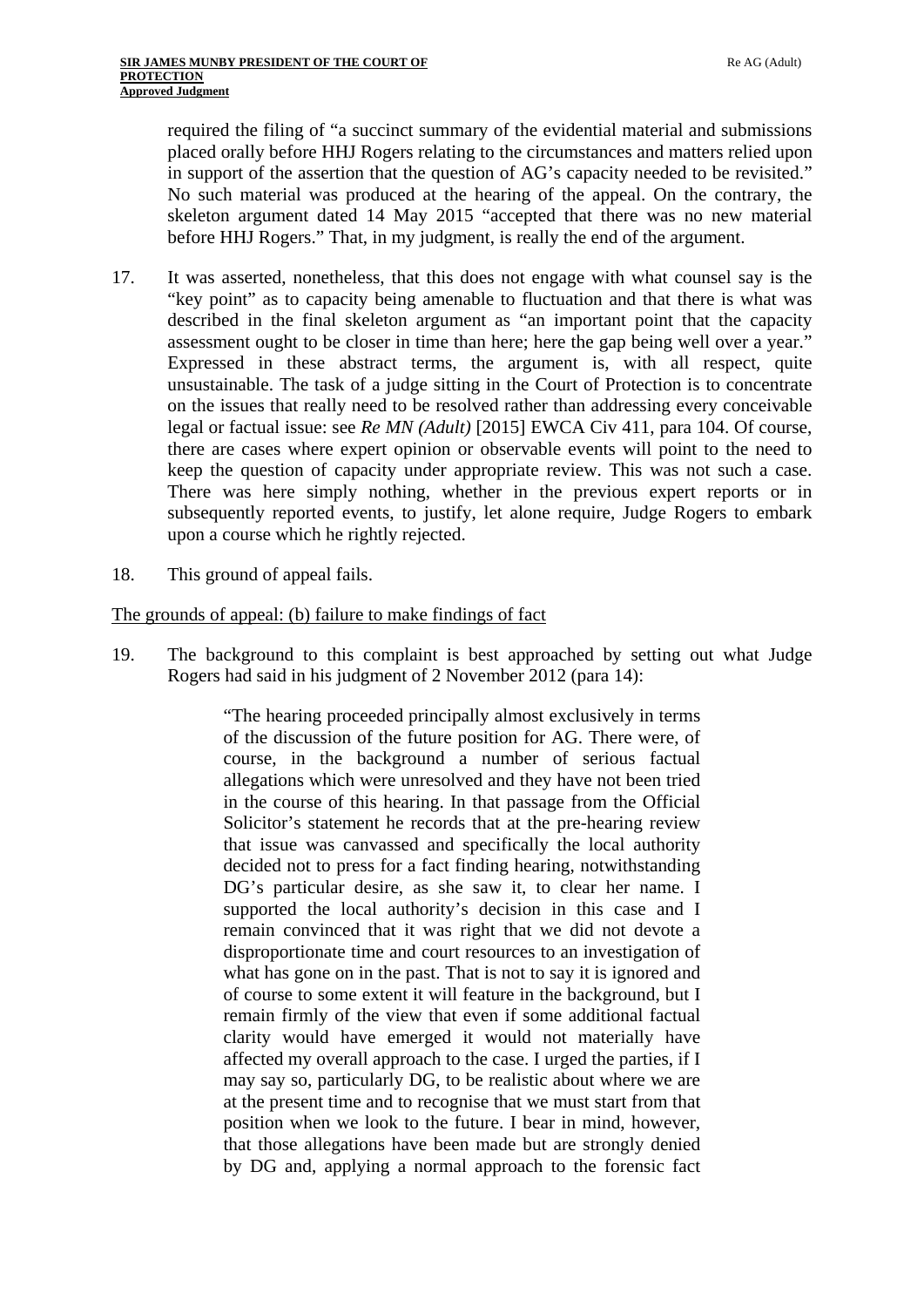finding enquiry, in the absence of the specific findings. I do not hold them in the background as it were by way of a suspicion lurking over DG."

20. The order of 23 July 2012, to which Judge Rogers was there referring, contained these recitals:

> "UPON the [local authority]'s indication that it does not consider it necessary to seek findings of fact against [DG] or any other member of [AG]'s family in order to determine her best interests in terms of residence and contact

> AND UPON the court noting that the effect of that indication is that the allegations made against the family have not been proven and therefore that they cannot be the basis for decisionmaking in respect of [AG]."

- 21. DG complains that the proceedings have progressed throughout, down to and including the hearing in September 2013, on a flawed basis. It is submitted that in the absence of the original allegations there would never have been any proceedings; that in order to have a proper basis for making the decisions it eventually did, the court should have made factual findings; and that the orders are in truth based on unsubstantiated and tenuous allegations. A number of reasons are identified by Mr Dixon as to why the interests of justice required there to have been a fact finding hearing in this case: (a) DG had always denied the allegations against her; (b) the allegations were serious and DG ought to have had an opportunity to be heard on them and to defend herself – as quintessential principles of natural justice, it is submitted, demanded; (c) the allegations formed the basis of what are described as very far-reaching best interests decisions, significantly restricting both AG's and DG's Article 8 rights and in fact involving a deprivation of AG's liberty; and (d) the allegations, though never proven, continue to have a profoundly stigmatising effect on DG and to hamper her attempts to have contact with AG.
- 22. Further, it is said by Mr Dixon that, in failing to make findings of fact, Judge Rogers was wrong in law given: (i) the obligation under section 4(2) of the Mental Capacity Act 2005 to consider *all* the relevant circumstances; (ii) the presence in this case of what are said to be a multitude of factors recognised in law as justifying the need for a fact finding hearing; (iii) the fact that the issue of contact was, it is said, inextricably linked with the allegations of abuse; (iv) the inconsistency of the local authority's stance – professing to have no need for a fact finding hearing yet relying upon the allegations; and (v) that the failure to make such findings amounted to a procedural violation of Article 8. DG, it is said, was entitled to a hearing at which she could seek to be exonerated.
- 23. In support of contention (ii), Mr Dixon placed reliance on the decisions of McFarlane J in *A County Council v DP, RS, BS (By the Children's Guardian)* [2005] EWHC 1593 (Fam), [2005] 2 FLR 1031, para 24, and in *Re W (Care Proceedings)* [2008] EWHC 1118 (Fam), [2010] 1 FLR 1176, para 72, and the decision of Cobb J in *LBX v TT* (By the Official Solicitor as her Litigation Friend), MJ, WT, LT [2014] EWCOP 24, paras 49-50.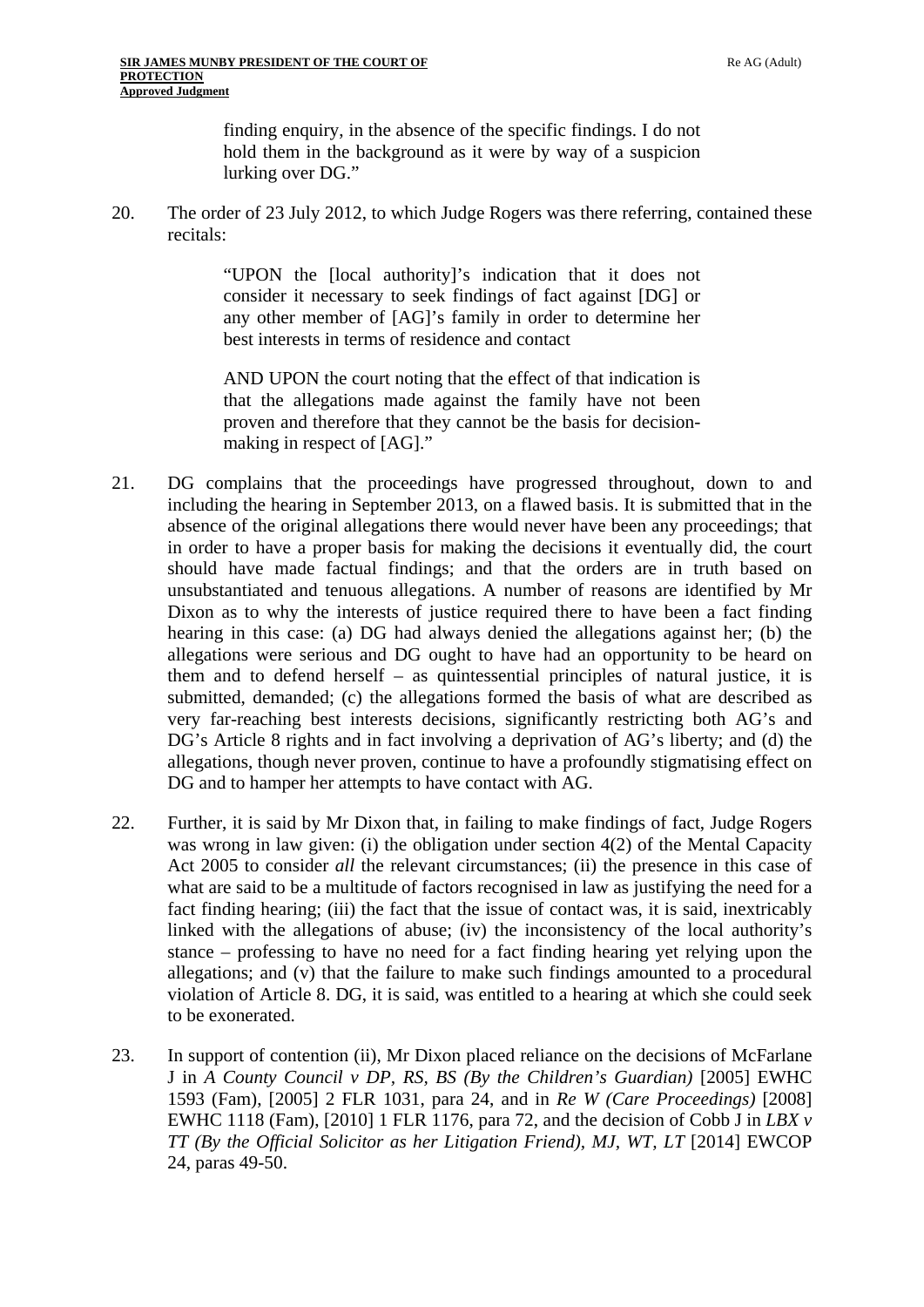24. In the first of these cases, McFarlane J, as he then was, had to consider whether to direct a fact finding hearing in the context of care proceedings where by that stage no party was seeking any public law order. He identified the relevant authorities before summarising matters thus (para 24):

> "The authorities make it plain that, amongst other factors, the following are likely to be relevant and need to be borne in mind before deciding whether or not to conduct a particular fact finding exercise:

> (a) the interests of the child (which are relevant but not paramount);

- (b) the time that the investigation will take;
- (c) the likely cost to public funds;
- (d) the evidential result;
- (e) the necessity or otherwise of the investigation;

(f) the relevance of the potential result of the investigation to the future care plans for the child;

(g) the impact of any fact finding process upon the other parties;

- (h) the prospects of a fair trial on the issue;
- (i) the justice of the case."
- 25. Proper application of these principles in the circumstances of the present case and those circumstances were carefully analysed by reference to each of the factors identified by McFarlane  $J$  – clearly pointed, Mr Dixon says, to the need for a fact finding hearing. The argument was further bolstered by what the same judge had said in *Re W* (para 72):

"It is important that the planning in the future for these children … is based upon as correct a view of what happened to R as possible. It is not in the children's interests, or in the interests of justice, or in the interests of the two adults, for the finding to be based on an erroneous basis. It is also in the interests of all of the children that are before this court for the mother's role to be fully understood and investigated."

26. Furthermore, as Mr Dixon pointed out, in *LBX* Cobb J accepted the submission (see paras 39, 49) that, suitably modified, these principles could be appropriately transported from the Family Division to the Court of Protection as providing a useful framework of issues to consider in relation to the necessity of fact finding in the jurisdiction of the Court of Protection.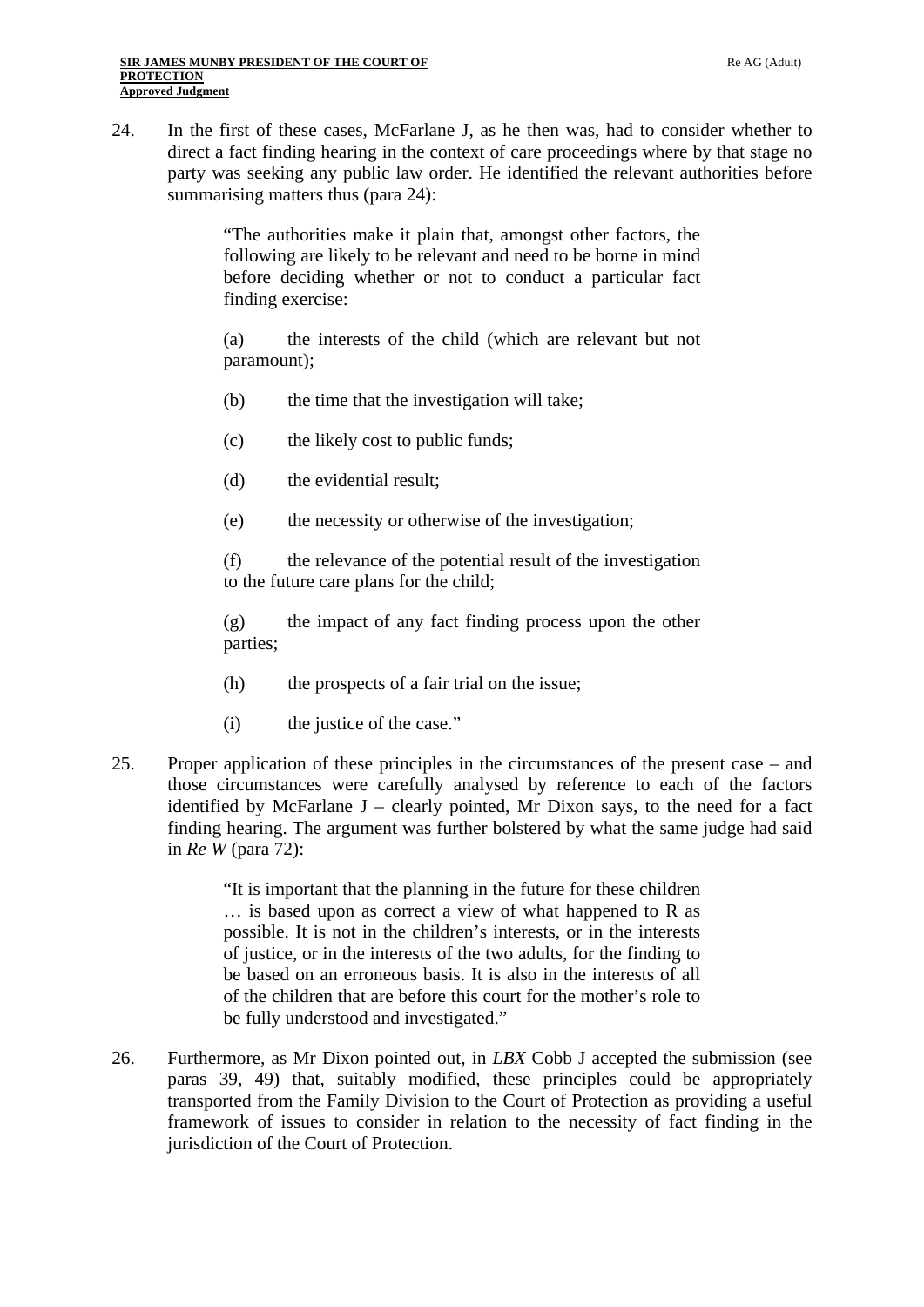27. In support of contention (v), Mr Dixon prays in aid *McMichael v United Kingdom*  (1995) 20 EHRR 205, paras 87, 91, and *R (B) v Crown Court at Stafford* [2006] EWHC 1645 (Admin), [2007] 1 WLR 1524, para 23. In the latter case, May LJ said this:

> "… the court will have regard to the decision-making process to determine whether it has been conducted in a manner that, in all the circumstances, is fair and affords due respect to the interests protected by article 8. The process must be such as to secure that the views of those whose rights are in issue are made known and duly taken account of. What has to be determined is whether, having regard to the particular circumstances of the case and notably the serious nature of the decisions to be taken, the person whose rights are in issue has been involved in the decision making process, seen as a whole, to a degree sufficient to provide them with the requisite protection of their interests. If they have not, there will be a failure to respect their family life and privacy and the interference resulting from the decision will not be capable of being regarded as "necessary" within the meaning of article 8."

- 28. In answer to this, the local authority and the Official Solicitor make common cause. Their arguments contain five essential strands.
- 29. First, as Ms Khalique points out, by reference to the decision of Wall J, as he then was, in *Re S (Adult's Lack of Capacity: Care and Residence)* [2003] EWHC 1909 (Fam), [2003] 2 FLR 1235, para 13, it is important to remember that, unlike in the case of care proceedings in relation to a child, there is no requirement to establish 'threshold' in the case of proceedings in relation to an adult, whether the proceedings are brought in the High Court under the inherent jurisdiction or, as here, in the Court of Protection.
- 30. Wall J went on to point out (para 15) that the absence of any threshold criteria equivalent to those contained in section 31 of the Children Act 1989, "raises the question as to the extent to which (if at all) it is necessary, for the purposes of exercising the jurisdiction and deciding which course of action is in the best interests of S, to make findings of fact relating in particular to disputed historical issues." His answer was as follows (paras 18, 21):

"18 … I agree that there must be good reason for local authority intervention in a case such as the present. Equally, if there are disputed issues of fact which go to the question of Mr S's capacity and suitability to care for S, the court may need to resolve them if their resolution is necessary to the decision as to what is in S's best interests. Findings of fact against Mr S on the two issues identified in para [16] would plainly reflect upon his capacity properly to care for S. But it does not follow, in my judgment, that the proceedings must be dismissed simply because the factual basis upon which the local authority instituted them turns out to be mistaken, or because it cannot be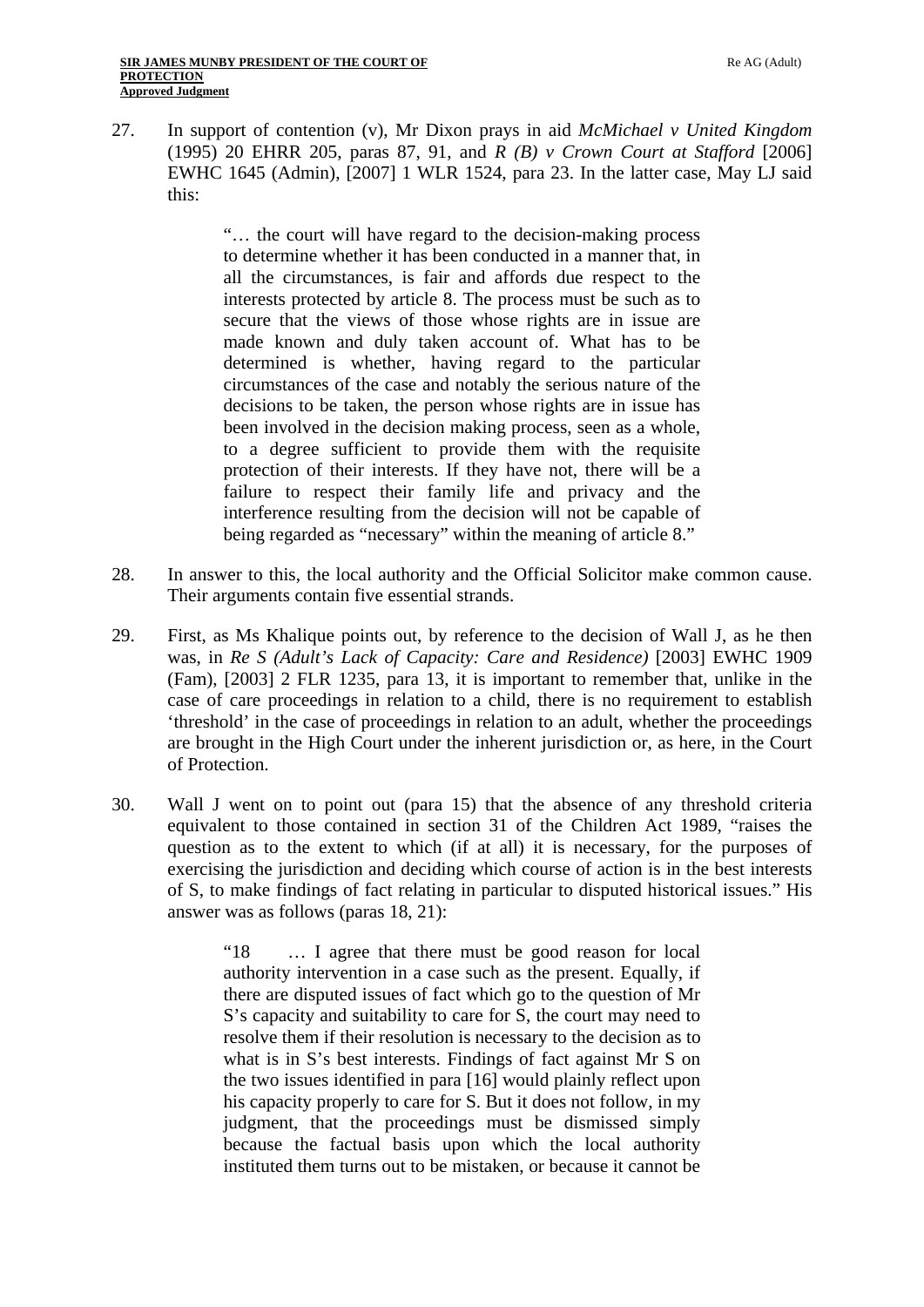established on the balance of probabilities. What matters (assuming always that mental incapacity is made out) is which outcome will be in S's best interests. There will plainly be cases which are very fact specific. There will be others in which the principal concern is the future, and the relative suitability of the plans which each party can put forward for both the short and long-term care of the mentally incapable adult. The instant case, in my judgment, is one of the cases in the latter category.

21 Whilst I acknowledge that in a relatively untried jurisdiction there are dangers in too relaxed an approach to historical issues, I am unable to accept the proposition that the approach to best interests is fettered in any way beyond that which applies to any judicial decision, namely that it has to be evidence based; that it excludes irrelevant material; and that it includes a consideration of all relevant material. In a field as complex as care for the mentally disabled, a high degree of pragmatism seems to me inevitable. But in each case it seems to me that the four essential building blocks are the same. First, is mental incapacity established? Secondly, is there a serious, justiciable issue relating to welfare? Thirdly, what is it? Fourthly, with the welfare of the incapable adult as the court's paramount consideration, what are the balance sheet factors which must be drawn up to decide which course of action is in his or her best interests?"

- 31. I respectfully agree with that analysis.
- 32. Accordingly, it is submitted, the analyses of McFarlane J and Cobb J relied upon by Mr Dixon, have to be read in the context of the overarching principles articulated by Wall J, which, it is submitted, fully justified the approach adopted by Judge Rogers in the present case. I agree.
- 33. Secondly, as both Ms Lattimer and Ms Khalique emphasise, Judge Rogers was careful to spell out, and accurately, both in the order of 23 July 2012 and in the passage from his judgment of 2 November 2012 which I have set out in paragraph 19 above, the legal consequences of there having been no fact finding hearing. It is worth repeating, and emphasising, part of what he said:

"I bear in mind, however, that those allegations … are strongly denied by DG and, applying a normal approach to the forensic fact finding enquiry, in the absence of the specific findings. I do not hold them in the background as it were by way of a suspicion lurking over DG."

Moreover, there is, they say, nothing whatever to show that this was not in fact the approach adopted by Judge Rogers, both in November 2012 and subsequently in September 2013. Again, I agree.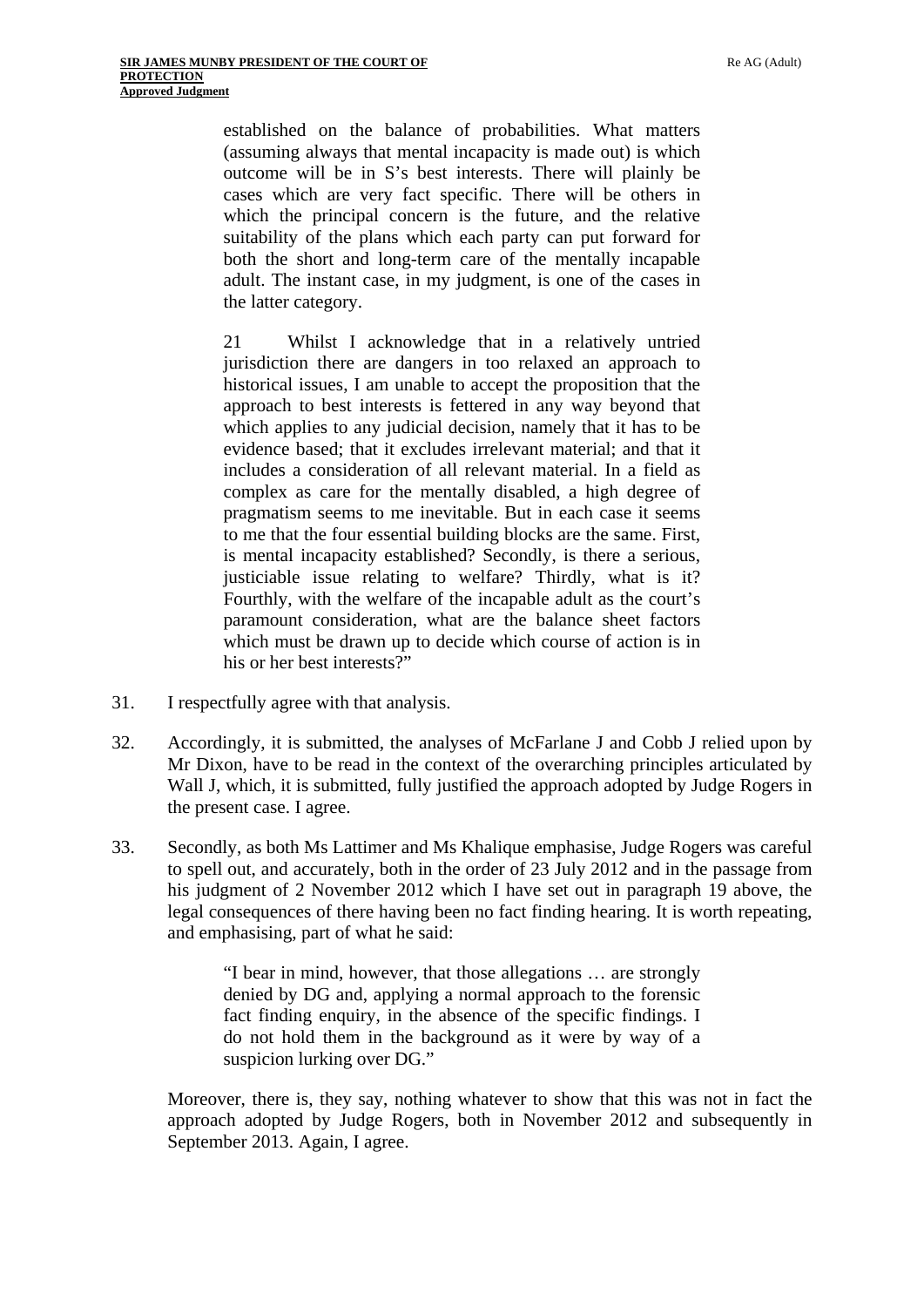- 34. Thirdly, as Ms Lattimer correctly observes, the decision of Judge Rogers not to have a fact finding hearing must be viewed in context – a context in which, not least in the light of DG's own stated position, matters had by July 2012 moved on significantly since November 2011. As Ms Khalique puts it, although the proceedings had been issued against the background of the safeguarding concerns arising out of the various allegations, matters had progressed and the court was faced with a different landscape. Judge Rogers correctly recognised that he was looking at the *present* position and looking to the *future*. Given how matters then stood, the degree of enquiry undertaken by Judge Rogers during the hearing in October / November 2012 was, says Ms Lattimer, entirely sufficient to inform the decisions in respect of *future planning* for AG that the court was tasked with making. A lengthy and costly finding of fact hearing would, she submits, have been entirely disproportionate. I agree.
- 35. Fourthly, there is, Ms Lattimer submits, and I agree, nothing to suggest that Mr M's analyses and recommendations were adversely influenced by the allegations.
- 36. Finally, as both Ms Lattimer and Ms Khalique point out, DG never sought to challenge on appeal either the order of 23 July 2013 or the order of 2 November 2012. It is far too late to be taking the point now.
- 37. In my judgment, Judge Rogers was fully entitled to proceed as he did and for the reasons he gave. I accept Ms Lattimer and Ms Khalique's submissions.
- 38. This ground of appeal fails.

#### The grounds of appeal: (c) residence a fait accompli

- 39. By the time the appeal was being heard, this ground of appeal had rather faded from contention, but it is convenient nonetheless that I deal with it.
- 40. As noted, by an order dated 27 June 2013, Judge Rogers provided for AG to move to a placement at DC. By the date of the final hearing in September 2013 that decision had been implemented and, moreover, as we will see, in circumstances where Judge Rogers on the latter occasion concluded that any further move would be detrimental to AG. In June 2013 the decision had been acknowledged to be finely balanced. By September 2013, Mr Dixon submits, the playing field was significantly sloped against DG; so, he says, she was denied a fair hearing.
- 41. The question of AG's placement occupied the central part (paras 23-50) of the judgment Judge Rogers delivered on 3 September 2013. He began by setting out AG's stance (para 24):

"Mr Dixon in his submissions – very politely but firmly – criticises the approach of the court in taking what he says was a premature decision in June which has left his client in an impossible position, having to face, in effect, a *fait accompli*. I do not accept that. The application was made in good faith and properly by the local authority and not objected to by the Official Solicitor and the material available before me in June, plainly, demonstrated the need for such a decision. It is noteworthy that the objective was to achieve the timescale that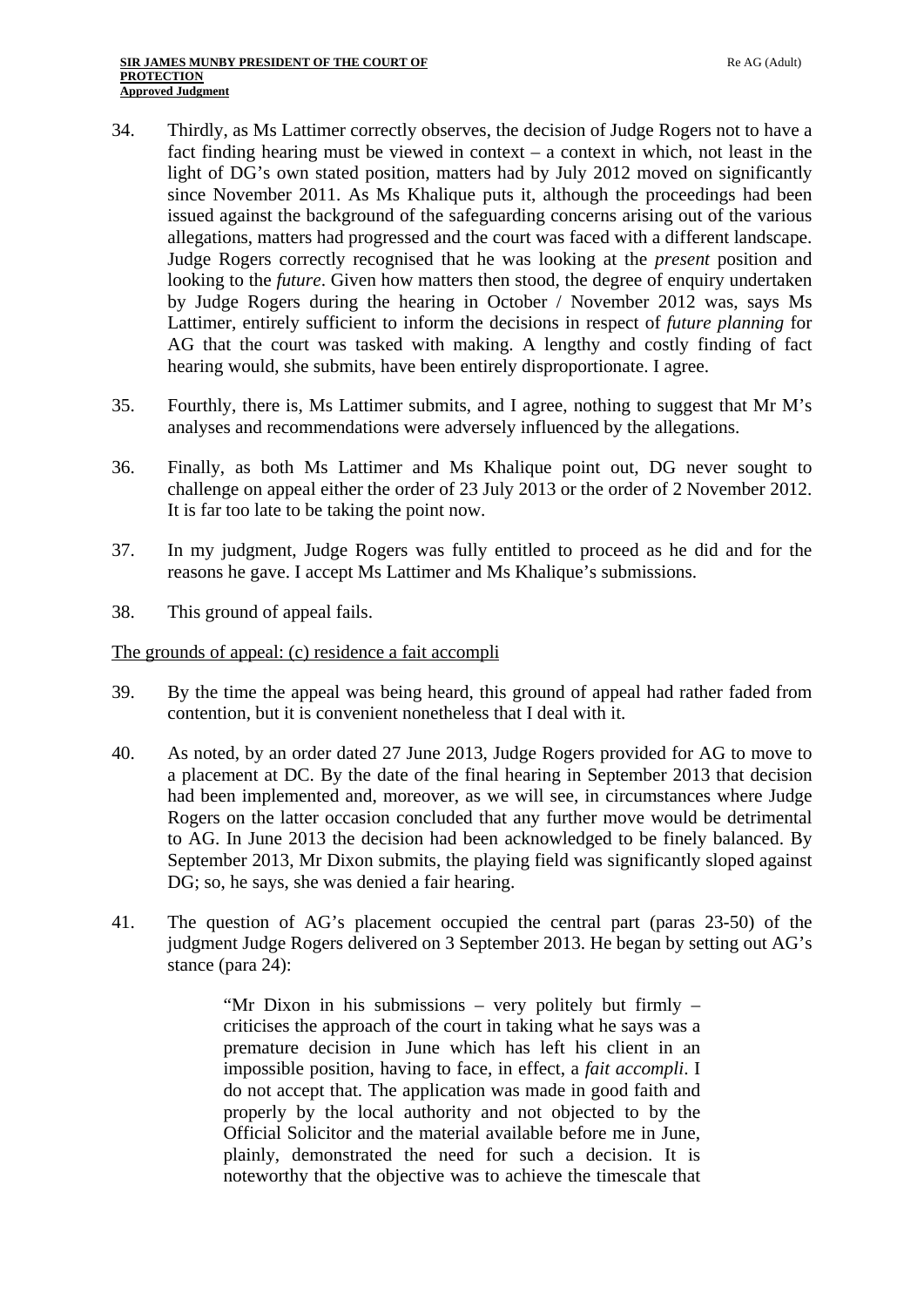in the November, earlier, I had thought so important, essentially relying upon the evidence of independent social worker Mr M. I remain of the view that the timescale was important and there was no contrary material from DG."

- 42. Judge Rogers then carefully rehearsed the evidence of the independent social worker Mr M (paras 24-25) and of the social worker (paras 26-27), the position of the Official Solicitor (para 28) and then, in extended and careful detail (paras 29-38), the evidence of DG, before turning to consider, in equally extended and careful detail (paras 39- 47), the evidence from DG and others as to AG's wishes and feelings. I do not propose to go through all this in equal detail.
- 43. Although describing DG's evidence on various matters as "wholly unrealistic" (para 30), "unsupported … by clear evidence" (para 37) and "partial and blinkered and rightly rejected by the local authority" (para 38), Judge Rogers said that it nonetheless required the "careful scrutiny and analysis" which in my judgment he gave it.
- 44. In relation to the placement at DC, Judge Rogers said this (paras 41, 47):

"In my judgment any move is likely to be unsettling, but the move to DC has been achieved, apparently (and I accept the evidence) with some degree of success. DG denies that, but I am afraid I accept the evidence of the social worker on this point that very good progress in terms of settlement and integration into the community is occurring. I accept the evidence that AG herself seems reasonably content and is prepared to describe DC as her own flat.

… But at least there is some indication of her contentment. Even if it does not go that far, it does seem to me to show that her settling-in period is going quite well because there were no obvious adverse indications."

45. He set out his overall conclusions (paras 48-50):

"Stepping back from all of the material that I have, I am quite satisfied that DC is suitable, both in terms of its actual physical practicalities, but also the area and I reject the geographical divide point, if pushed to its logical conclusion that would be a very sad reflection, it seems to me, upon this case and the community at large. I, therefore, reject DG's overly negative view.

This has the advantage of being close to AG's college. It has the advantage of having a care package already in place. I am sure it can be improved upon and as Mr M correctly indicates the local authority must keep it constantly under review and be flexible. I am satisfied that a mix of carers, with racial backgrounds of various sorts, will be appropriate.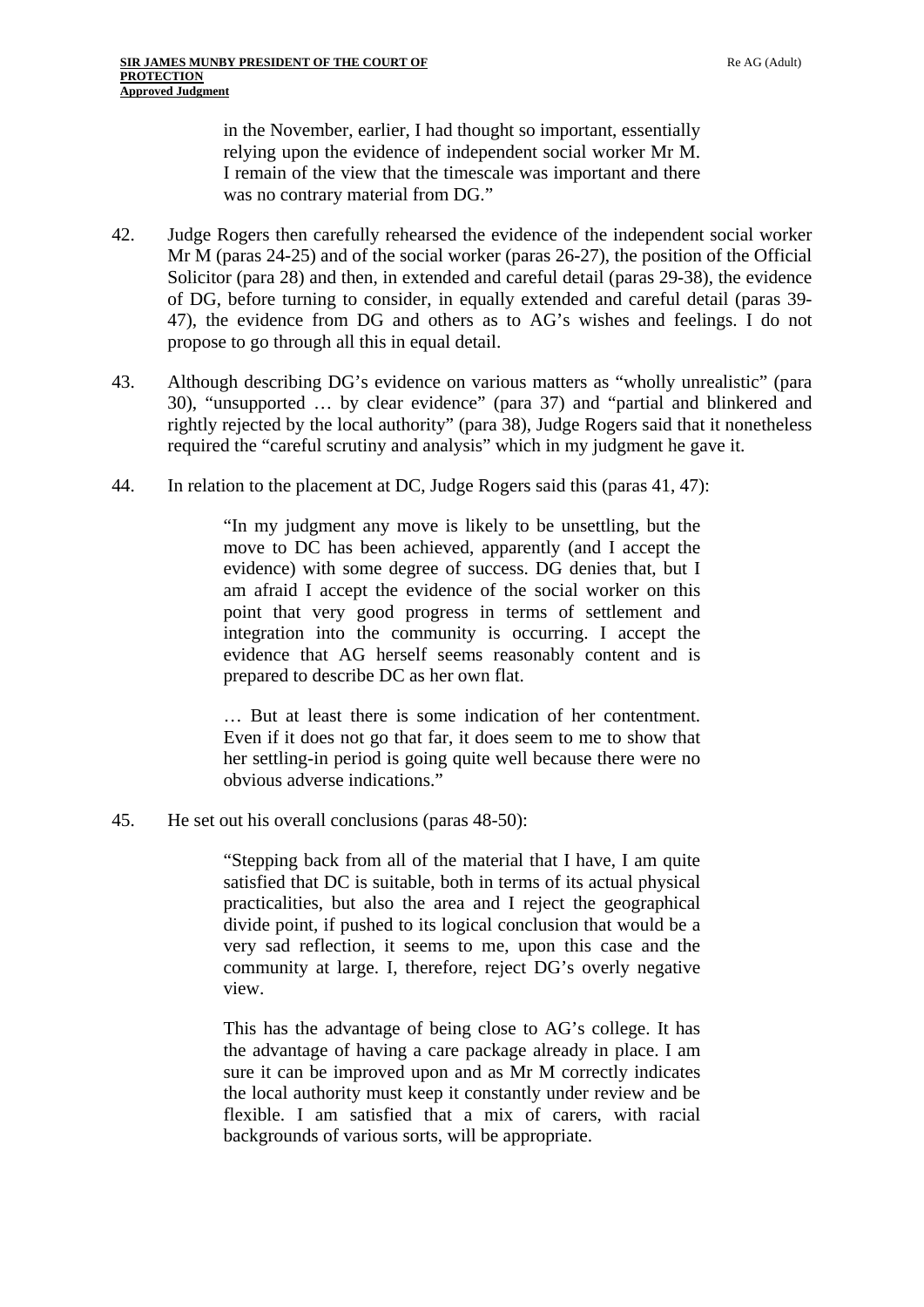Put the other way, there is, obviously, in my judgment, no basis for a further move. That would be unfairly unsettling, quite unnecessary and not called for. Putting the matter positively, in my judgment, it is, obviously, in her best interest to remain in that placement."

46. In my judgment there is no basis for any criticism of the course Judge Rogers took, either in June or in September 2013. He gave cogent reasons for concluding that there needed to be a decision in June 2013 and equally cogent reasons explaining and justifying the decision then that AG should move to DC. His reasons for not changing the arrangements in September 2013 were clearly articulated and, as in the case of his earlier decision, securely based on professional and other evidence which he was entitled to accept.

#### The grounds of appeal: (d) breach of Article 8 in relation to contact

47. Again, the background to this complaint is best approached by setting out what Judge Rogers had said in his judgment of 2 November 2012 (para 93):

> "In terms of DG the first priority is her re-introduction and, of course, any such re-introduction will be difficult and will only be achieved with some level of support and supervision. I hope that AG can learn to understand that her mother loves her and has much to offer her and will be there for her. It may be, as Mr M suggests, that to some extent an entrenched view has been adopted and as a result of the allegations having been made, and they cannot be retracted, that there is a certain awkwardness and difficulty which will have to be overcome. It will be difficult, I do not doubt that, and DG will have to put aside some of her reservations. But contact, if it can be achieved, must be attempted. Of course, again, AG must not be forced. But again it may be there is a nuance of difference between me and Mr M in this. It seems to me that AG must be given quite active encouragement in terms of how she approaches the resumption of a relationship with her mother. There is a fine line, as [counsel for the local authority] submits, between pressure and encouragement. I cannot define that line. It is fact specific, but I hope that the local authority will do all that it possibly can to ensure that a resumption of contact occurs in the short term. If it can and if the family are brought back on board then there is every hope that the move into supported accommodation will be very much more easily achieved. I will hear further submissions about contact but I am anxious not to be prescriptive or defining beyond what I have said."

48. As Ms Lattimer observes, this is not the language of a judge who has been affected by or who is holding the allegations against DG. On the contrary, she submits, this is a judge who has largely put them aside.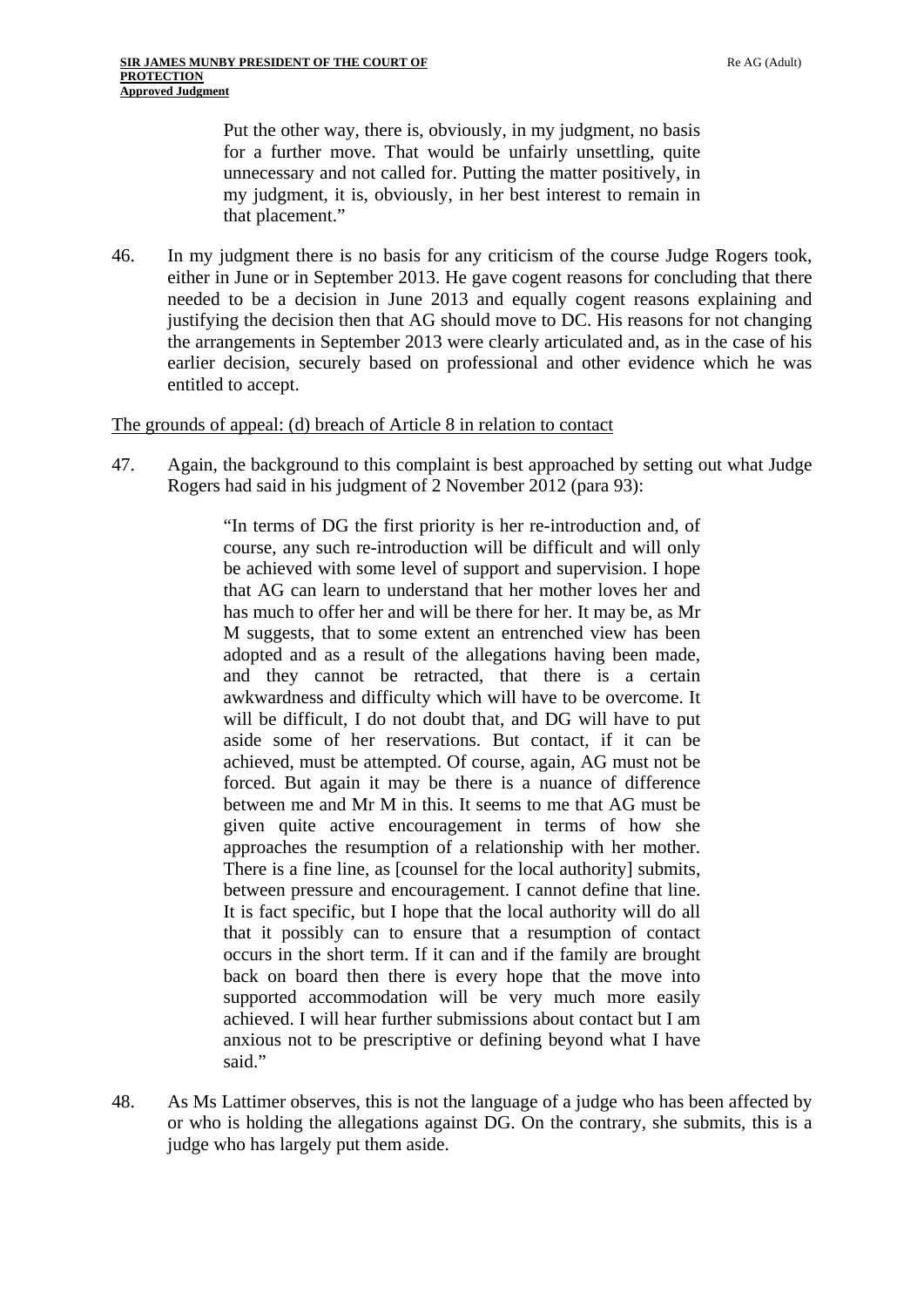49. In his judgment of 3 September 2013, Judge Rogers set out his reasoning as follows (paras 51-55):

> "As far as contact is concerned, I am satisfied that the local authority is committed to its promotion. In a way it somewhat undermines DG's case. She is critical of the local authority, who she regards as unnecessarily adverse to her, but I am sure that the proposals for contact are put forward in good faith.

> In fact the issue, as I tried to point out at one stage in what became a rather florid part of DG's evidence, is that the issue is timing. Everyone accepts that it should move on and the local authority has accepted that within the time scale laid down earlier they should take the shorter rather than the longer route and after about eight weeks move to a weekly basis for contact. On any view, therefore, I am only really debating the next three weeks in terms of weekly or fortnightly. I don't know exactly when the next visit will occur. It may even be I am only dealing with one week of controversy. One or two probably.

> But the short point is  $-$  and, again, it could be said to be common sense, but it was well made by Mr M – that the matter should be taken with some caution to ensure that things are dealt with sensibly. She has a lot on her plate; she has only just moved in and is preparing for college and other matters. It seems to me a very cautious but sensible approach to say that we should not move away from the current arrangements at least for three weeks.

> I accept that the reduction from two carers to one carer would make every sense. I don't see the obvious need for two. His view is supported by the Local Authority and the Official Solicitor. I agree with DG that supervision should be light, as unobtrusive as possible, not only to make things comfortable but, as she puts it in rather more important terms, that contact is the main way of their exercising their right to respect for private and family life and to the extent, therefore, that there has to be supervision, it should be sensitive and should, as I say, be supportive and light rather than intrusive.

> AG should be given as much choice and autonomy as is compatible with her needs and that is a difficult value judgment and balance to strike. The local authority, accordingly, must be flexible and reactive to her needs and I am satisfied, particularly having heard from the social worker but also having read all the material, that it is aware of that problem. She should be given every support and Mr M's sensible suggestion that her care plan should not only be set out in narrative form, but also should be easily comprehensible in grid or diary type form so that everyone knows where they stand is a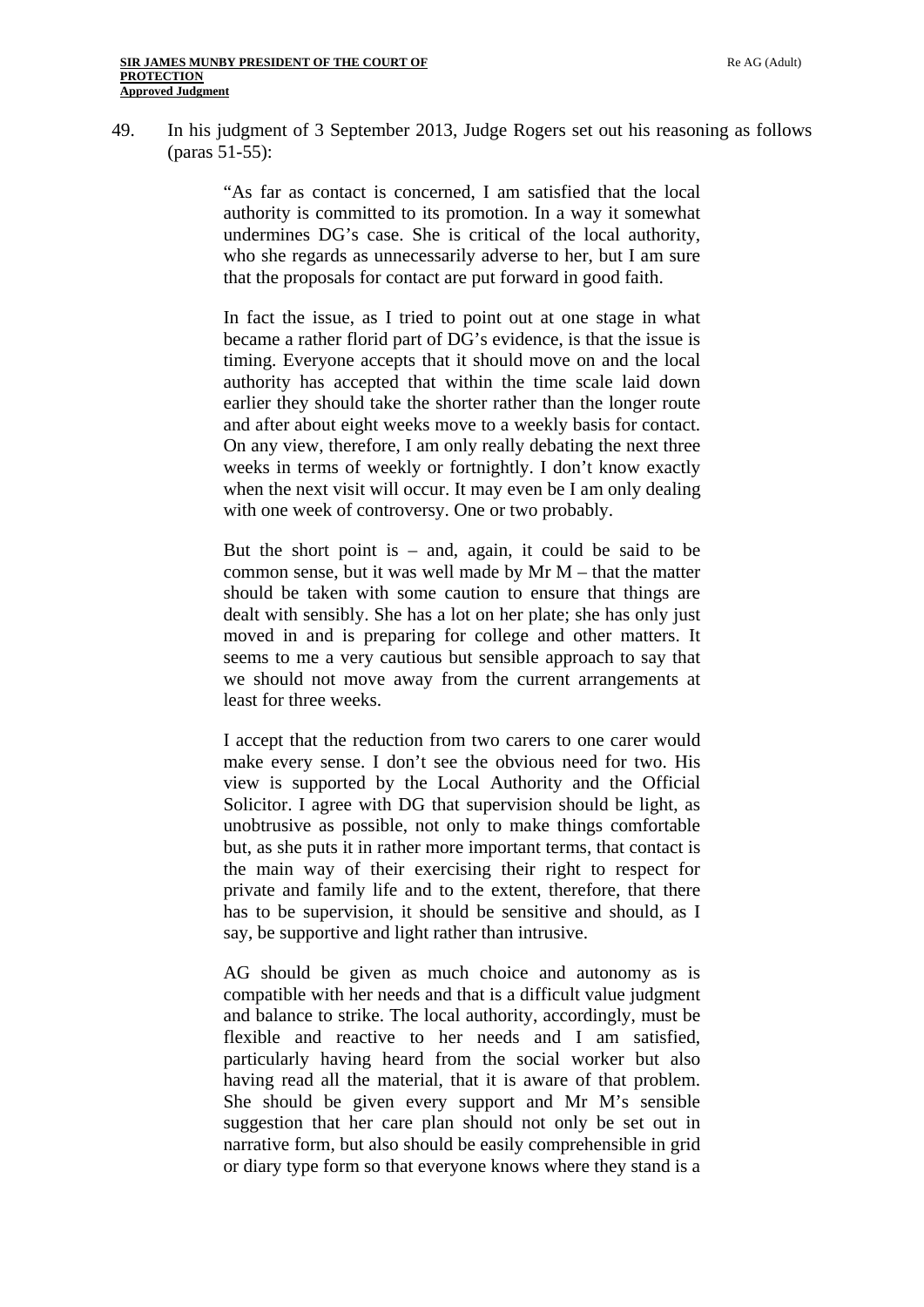useful contribution I do not direct that but it is obvious common sense."

- 50. DG points to what is said to be the very draconian nature of the restrictions on her contact with AG, something which, Mr Dixon says, only goes to emphasise the need for appropriate factual findings. He points to what was said in *Olsson v Sweden*  (1988) 11 EHRR 259, para 72, and submits that the Judge's starting point of very minimal (and supervised) contact was disproportionate, as also, he says, are the continuing restrictions.
- 51. Ms Lattimer and Ms Khalique submit that the approach adopted by Judge Rogers was entirely appropriate, securely founded in the evidence and appropriately directed to the early implementation of a regime of more frequent and less stringently supervised contact. His decision, they say, was neither wrong nor unjust. Whatever interference with family life his approach entailed, was, in all the circumstances, they say, necessary and proportionate. There was, they submit, no breach of anyone's rights under Article 8. They point in support of this contention to the principles articulated by the Court of Appeal in *K v LBX and Others* [2012] EWCA Civ 79, [2012] COPLR 411.
- 52. I agree with Ms Lattimer and Ms Khalique. Judge Rogers was appropriately sensitive in balancing AG's needs and wishes against DG's understandable and legitimate aspirations. It is clear that Judge Rogers was anxious to move forward quickly in progressing contact, with a view to both increasing its frequency and reducing the level of supervision. His approach, in my judgment, was entirely legitimate and properly respectful of both AG's and DG's Article 8 rights.
- 53. This ground of appeal also fails.

## Conclusion

54. For these reasons each of DG's grounds of appeal fails. Her appeal must be dismissed.

#### Permission to appeal

55. DG seeks permission to appeal. Since the proposed appeal is a second appeal, I have no jurisdiction to consider the application, which can be made only to the Court of Appeal: see rule 182(2) (now rule 171B(3)) of the Court of Protection Rules 2007. The limited grounds upon which the Court of Appeal may give permission are set out in rule 52.13(2) of the Civil Procedure Rules 1998.

#### A final observation

- 56. Ms Khalique submits, and I am inclined to agree, that the local authority acted unlawfully in removing AG from OG in November 2011 and placing her at HH without having first obtained judicial sanction. Local authorities must seek and obtain appropriate judicial authority before moving an incapacitous adult from their home into other accommodation. Local authorities do not themselves have power to do this.
- 57. Local authorities also need to appreciate and take appropriate steps to minimise the understandable distress and anger caused to someone in DG's position when initial